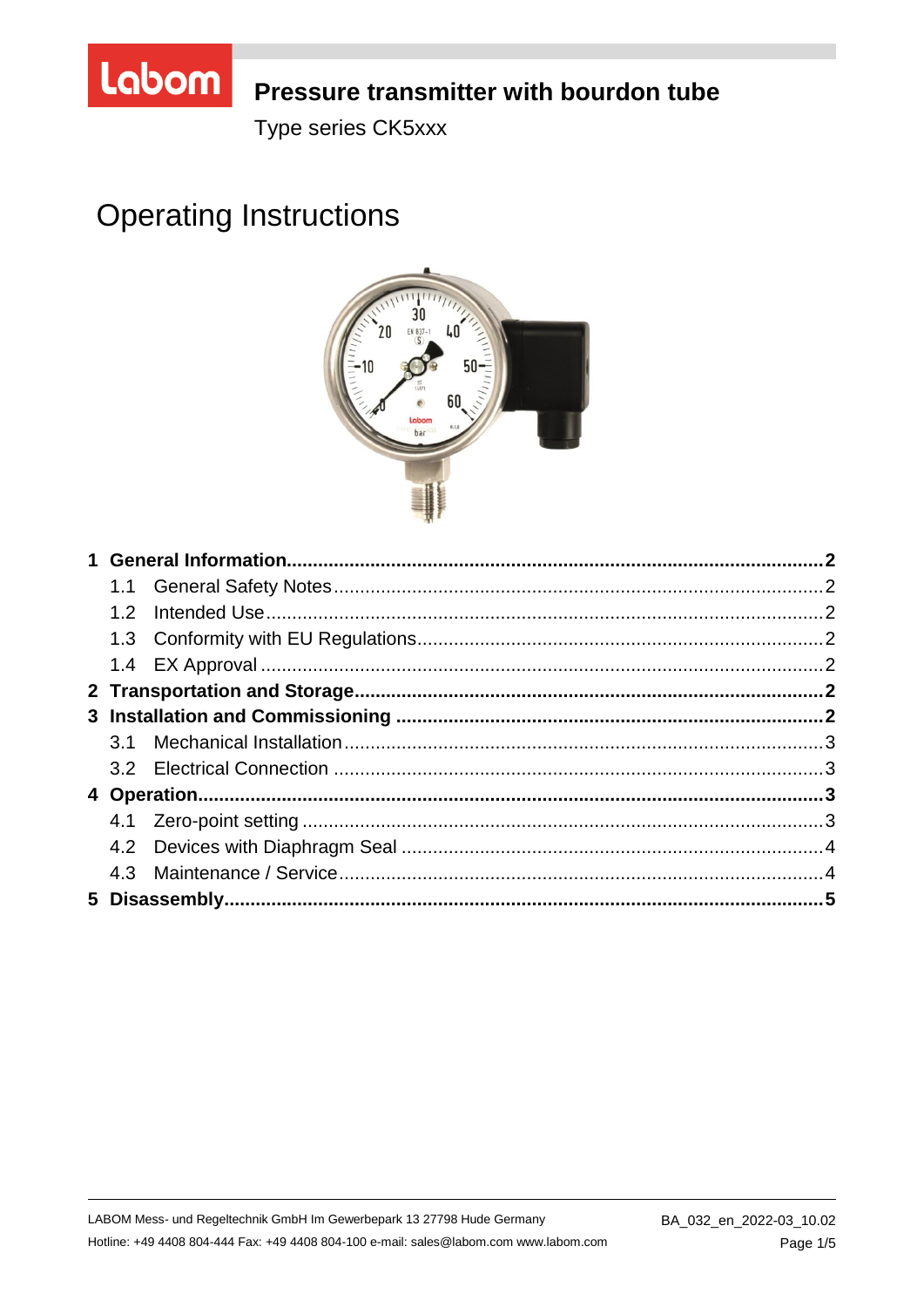#### **1 General Information**

This document contains necessary information for the proper installation and use of this device. In addition to this instruction, be sure to observe all statutory requirements, applicable standards, the additional technical specifications on the accompanying data sheet (see www.labom.com) as well as the specifications indicated on the type plate.

#### **1.1 General Safety Notes**

The installation, set up, service or disassembly of this device must only be done by trained, qualified personnel using suitable equipment and authorized to do so.

#### **Warning**

Media can escape if unsuitable devices are used or if the installation is not correct.

Danger of severe injury or damage

 $\triangleright$  Ensure that the device is suitable for the process and undamaged.

#### **1.2 Intended Use**

The device is intended to measure pressure of gases, vapors and liquids as specified in the data sheet.

#### **1.3 Conformity with EU Regulations**

The CE-marking on the device certifies its compliance with the applicable EU Directives for placing products on the market within the European Union.

You find the complete EU Declaration of Conformity (document no. KE\_053) at www.labom.com.

#### **1.4 EX Approval**

Devices of the type CK5xx1 are certified for use in explosive environments.

If you purchased a device with EX approval, please refer to the accompanying document XA\_009 for EX-relevant information.

#### **2 Transportation and Storage**

Store and transport the device only under clean and dry conditions preferably in the original packaging. Avoid exposure to shocks and excessive vibrations.

Permissible storage temperature: -40...70 °C

#### **3 Installation and Commissioning**

Ensure that the device is suitable for the intended application with respect to pressure range, overpressure limit, media compatibility, temperature range and process connection.

After the mechanical installation and electrical connection is completed, the device is ready for operation as soon as the power supply is switched on.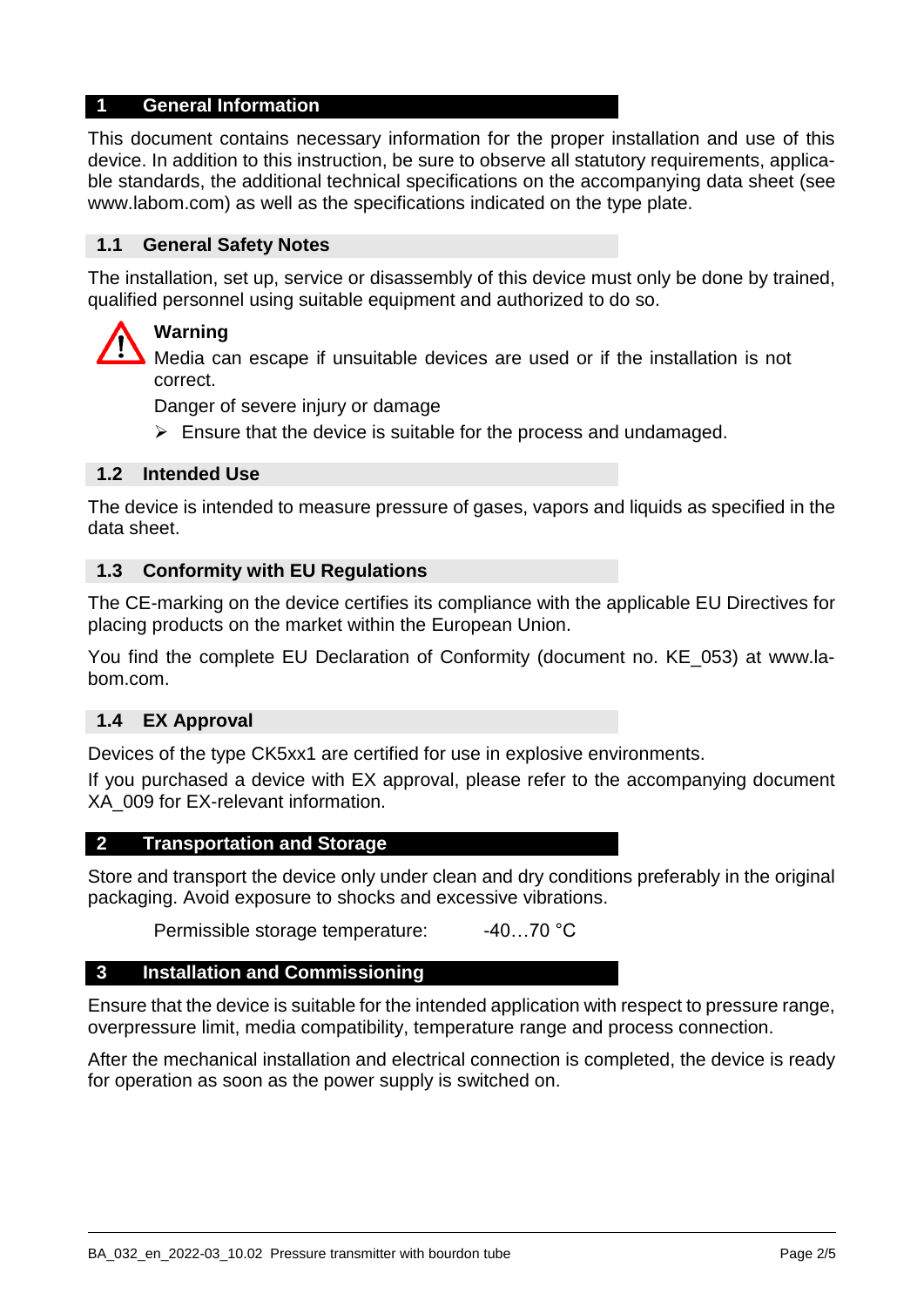#### **3.1 Mechanical Installation**

Before starting operation, check the process connection carefully for leaks under pressure.

Use gaskets, if required, that are suitable for the process connection and resistant to the media.

#### **3.2 Electrical Connection**

Complete the mechanical installation before you connect the device electrically. Set up all electrical connections while the voltage supply is switched off.



*Table 1: Versions of the electrical connection*

| peration<br>וו |  |
|----------------|--|
|----------------|--|

During operation, take care that the device remains within its intended pressure and temperature ranges. No other monitoring is necessary.

| Permissible media temperature:   | $-40100 °C$          |
|----------------------------------|----------------------|
| Permissible ambient temperature: | $-4070$ $^{\circ}$ C |

#### **4.1 Zero-point setting**

Set the zero-point of the measuring device and the angle-of-rotation sensor separately.

#### **4.1.1 Zero-point correction**

Zero point deviations can occur due to the mounting, the installation position or due to the type and duration of use. Measuring devices with micro adjustment pointer can be corrected in a depressurised state by means of the adjusting screw on the pointer hub (see figure [1\)](#page-2-0).

You can find further information about zeroadjustment of pressure gauge with micro adjustment pointer in the document TA\_029 on www.labom.com.

<span id="page-2-0"></span>

*Figure 1: Zero-point correction*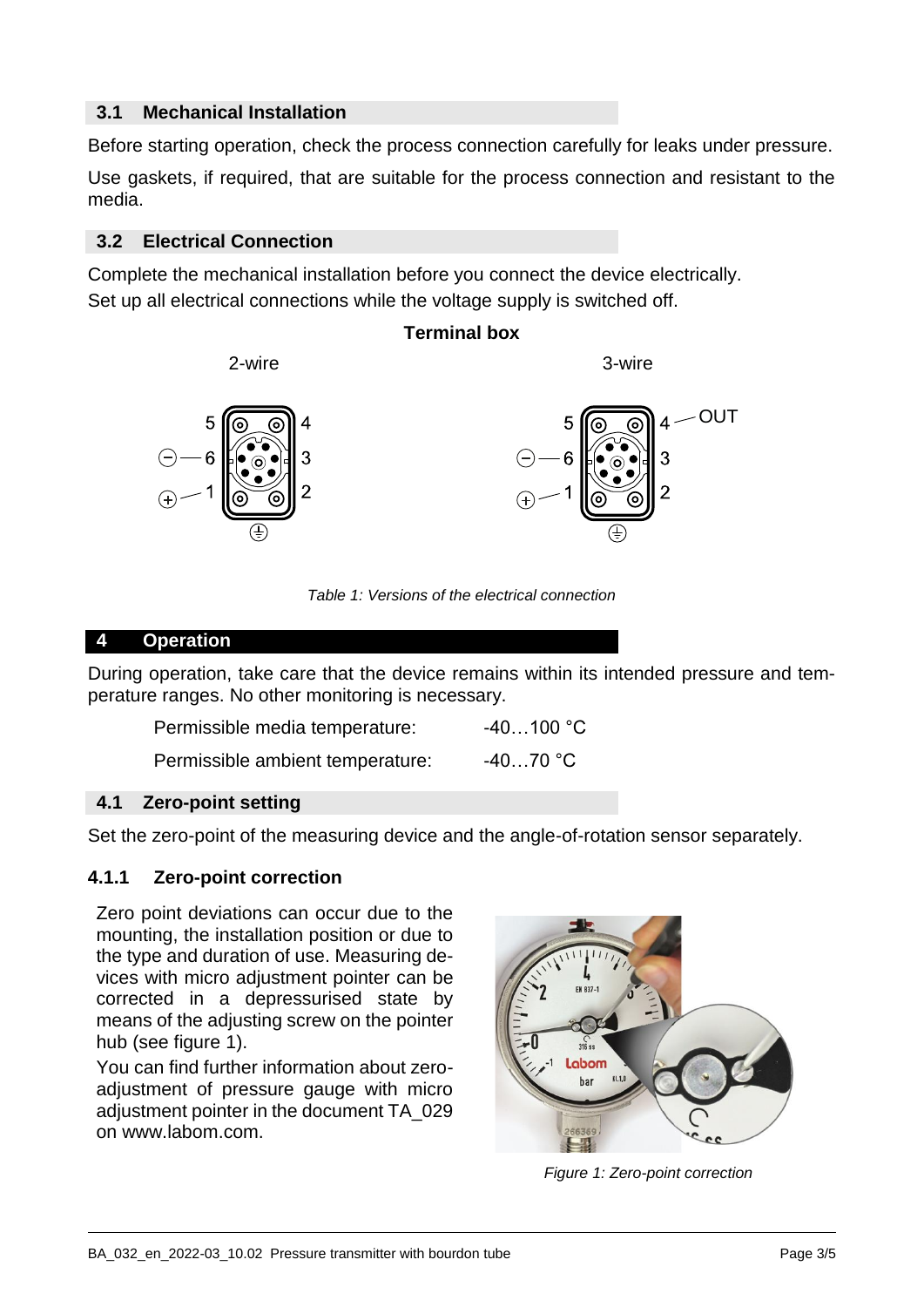#### **4.1.2 Adjusting the angle-of-rotation sensor**

For adjustable devices the adjustment requires to apply the lower limit pressure respectively the upper limit pressure to the device. Bring the enclosed or another magnet in the alignment position (see figure 2) to adjust accordingly. After approx. 2 seconds a light signal (1) in the scale acknowledges the adjustment of the measurement range begin and/or the adjusted range. The adjustment is possible within a tolerance of approx.  $\pm$  5 % F.S. Any settings that differ from this will not be accepted.



*Figure 2: Alignment position*

#### **4.2 Devices with Diaphragm Seal**

Remove the protective cap or protective wrapping from the diaphragm only just before installation to prevent contamination or damage.

The diaphragm must not be touched. Do not place the device on its diaphragm. Even small scratches or deformations may negatively influence the zero point or other characteristics of the device.

Pressure transmitter and diaphragm seal are a closed system that must not be separated. You can find further information about diaphragm seals in the document TA\_031 on www.labom.com.

#### **4.3 Maintenance / Service**

When properly installed in accordance with applicable specifications, this device is maintenance-free. However, we recommend an annual recalibration of the device.